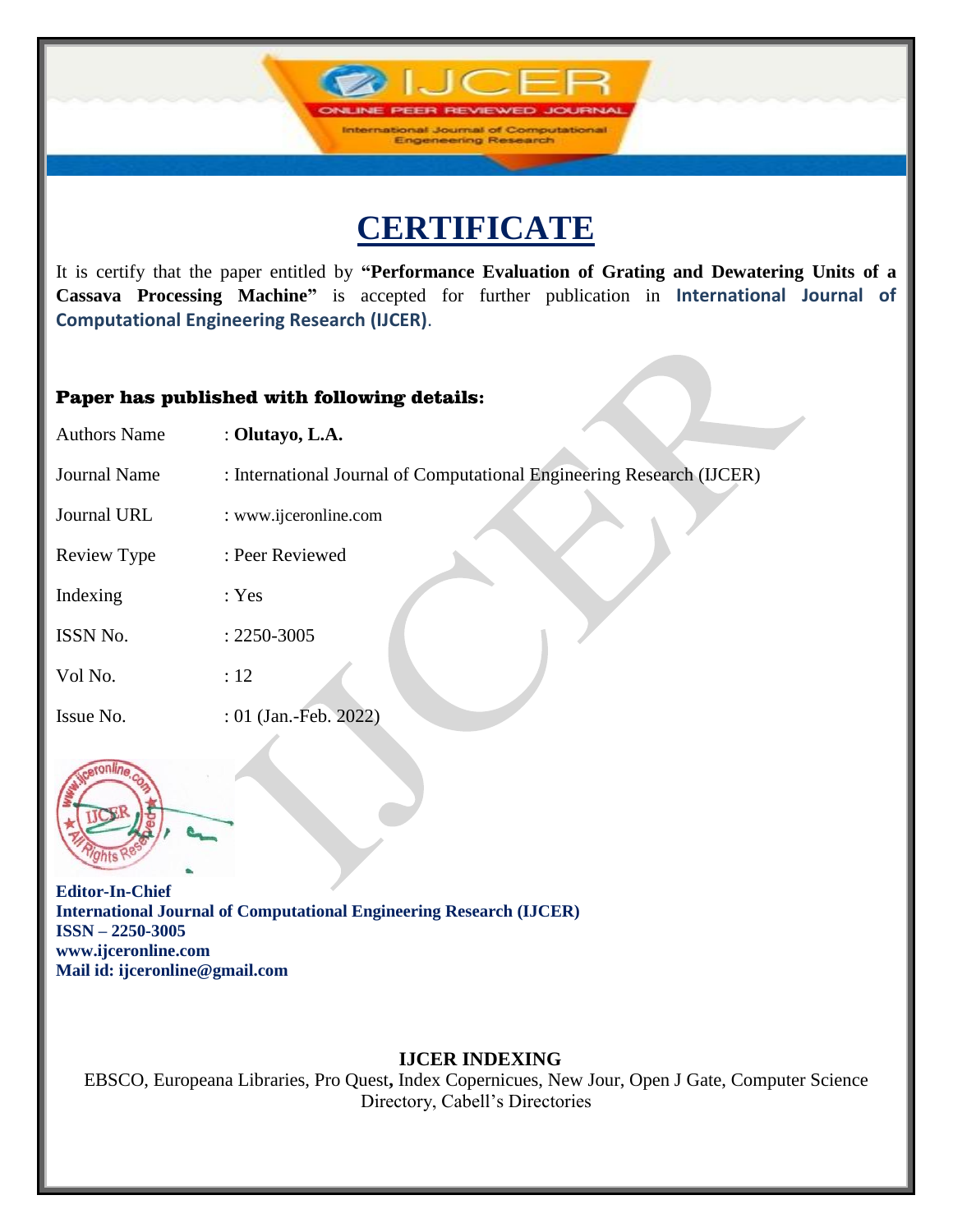**IJCF** 

International Journal of Computations **Engeneering Research** 

It is certify that the paper entitled by **"Performance Evaluation of Grating and Dewatering Units of a Cassava Processing Machine"** is accepted for further publication in **International Journal of Computational Engineering Research (IJCER)**.

### Paper has published with following details:

| <b>Authors Name</b> | : Agbetoye, L.A.S.                                                    |
|---------------------|-----------------------------------------------------------------------|
| <b>Journal Name</b> | : International Journal of Computational Engineering Research (IJCER) |
| Journal URL         | : www.ijceronline.com                                                 |
| <b>Review Type</b>  | : Peer Reviewed                                                       |
| Indexing            | : Yes                                                                 |
| ISSN No.            | $: 2250 - 3005$                                                       |
| Vol No.             | :12                                                                   |
| Issue No.           | : 01 (Jan.-Feb. 2022)                                                 |



**Editor-In-Chief International Journal of Computational Engineering Research (IJCER) ISSN – 2250-3005 www.ijceronline.com Mail id: ijceronline@gmail.com**

## **IJCER INDEXING**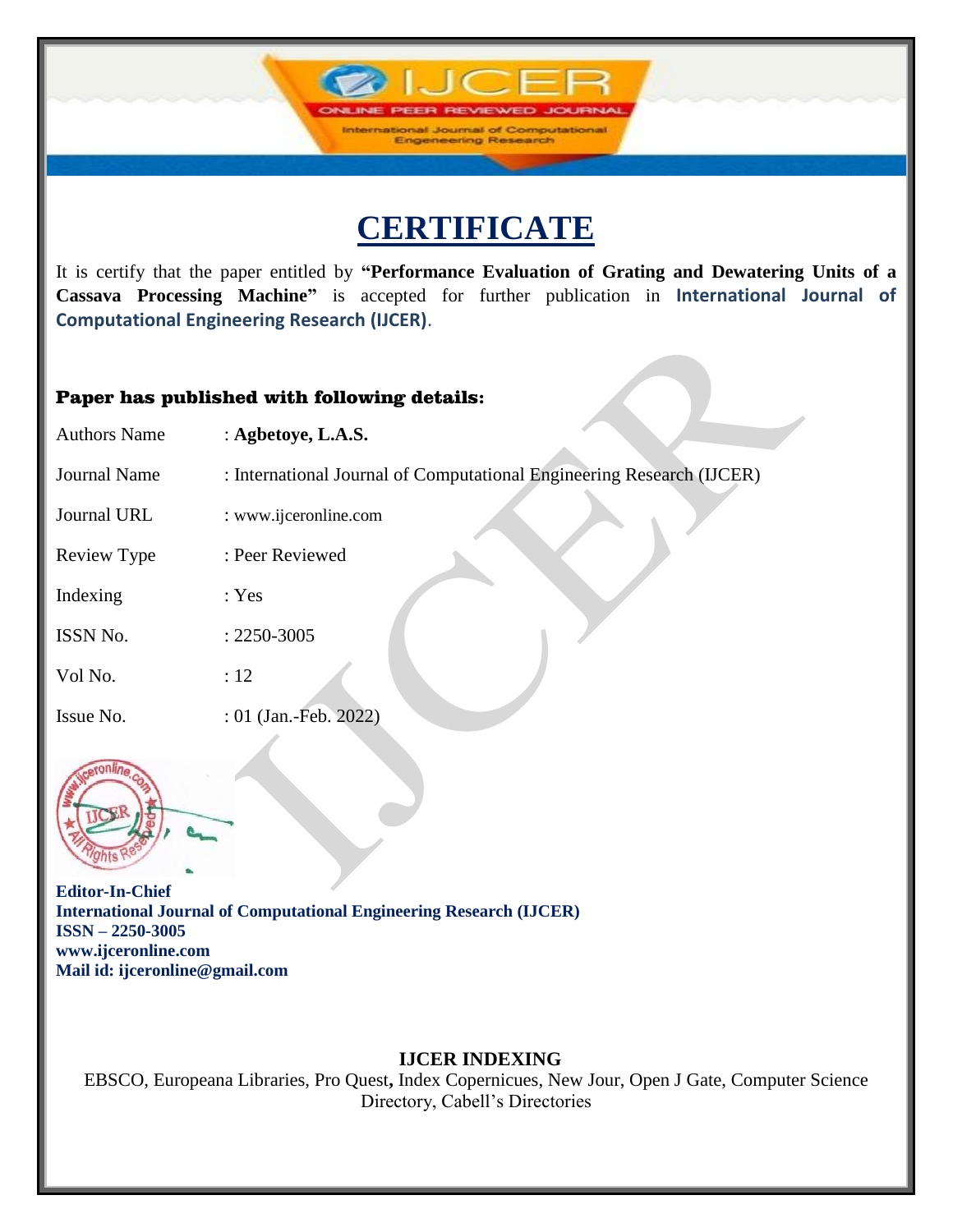**IJCF** 

International Journal of Computations<br>Engeneering Research

It is certify that the paper entitled by **"Performance Evaluation of Grating and Dewatering Units of a Cassava Processing Machine"** is accepted for further publication in **International Journal of Computational Engineering Research (IJCER)**.

### Paper has published with following details:

| <b>Authors Name</b> | : Kareem, B.                                                          |
|---------------------|-----------------------------------------------------------------------|
| <b>Journal Name</b> | : International Journal of Computational Engineering Research (IJCER) |
| Journal URL         | : www.ijceronline.com                                                 |
| Review Type         | : Peer Reviewed                                                       |
| Indexing            | : Yes                                                                 |
| ISSN No.            | $: 2250 - 3005$                                                       |
| Vol No.             | :12                                                                   |
| Issue No.           | : 01 (Jan.-Feb. 2022)                                                 |



**Editor-In-Chief International Journal of Computational Engineering Research (IJCER) ISSN – 2250-3005 www.ijceronline.com Mail id: ijceronline@gmail.com**

## **IJCER INDEXING**